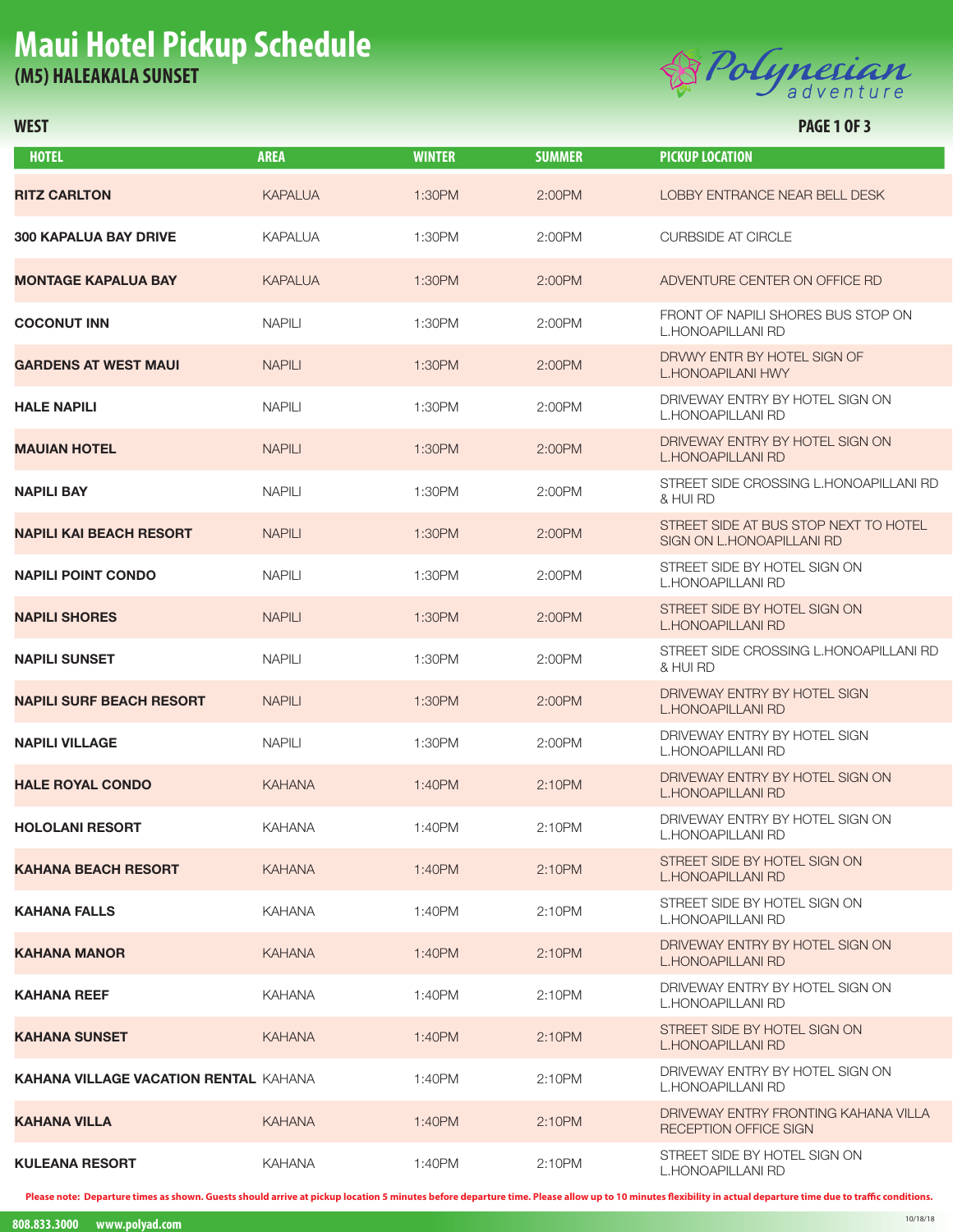## **Maui Hotel Pickup Schedule (M5) HALEAKALA SUNSET**



### **WEST PAGE 2 OF 3**

| <b>HOTEL</b>                     | <b>AREA</b>          | <b>WINTER</b> | <b>SUMMER</b> | <b>PICKUP LOCATION</b>                                      |
|----------------------------------|----------------------|---------------|---------------|-------------------------------------------------------------|
| LOKELANI                         | <b>KAHANA</b>        | 1:40PM        | 2:10PM        | DRIVEWAY ENTRY BY HOTEL SIGN ON<br>L.HONOAPILLANI RD        |
| <b>MAHINA SURF</b>               | <b>KAHANA</b>        | 1:40PM        | 2:10PM        | DRIVEWAY ENTRY BY HOTEL SIGN ON<br>L.HONOAPILLANI RD        |
| <b>NOELANI CONDO RESORT</b>      | <b>KAHANA</b>        | 1:40PM        | 2:10PM        | STREET SIDE BY HOTEL SIGN ON<br>L.HONOAPILLANI RD           |
| <b>NOHONANI MAUI CONDO</b>       | <b>KAHANA</b>        | 1:40PM        | 2:10PM        | DRIVEWAY ENTRY BY HOTEL SIGN ON<br>L.HONOAPILLANI RD        |
| POHAILANI MAUI RESORT            | <b>KAHANA</b>        | 1:40PM        | 2:10PM        | DRIVEWAY ENTRY BY HOTEL SIGN ON<br>L.HONOAPILLANI RD        |
| <b>POLYNESIAN SHORES</b>         | <b>KAHANA</b>        | 1:40PM        | 2:10PM        | DRIVEWAY ENTRY BY HOTEL SIGN ON<br>L.HONOAPILLANI RD        |
| ROYAL KAHANA (OUTRIGGER)         | <b>KAHANA</b>        | 1:40PM        | 2:10PM        | STREET SIDE BY TENNIS COURT ON<br>L.HONOAPILLANI RD         |
| <b>SANDS OF KAHANA</b>           | <b>KAHANA</b>        | 1:40PM        | 2:10PM        | DRIVEWAY ENTRY BY HOTEL SIGN ON<br>L.HONOAPILLANI RD        |
| <b>HALE KAI OCEANFRONT CONDO</b> | <b>HONOKAWAI</b>     | 1:45PM        | 2:15PM        | DRIVEWAY ENTRY BY HOTEL SIGN ON<br>L.HONOAPILLANI RD        |
| <b>HALE ONO LOA</b>              | <b>HONOKAWAI</b>     | 1:45PM        | 2:15PM        | DRIVEWAY ENTRY BY HOTEL SIGN ON<br><b>L.HONOAPILLANI RD</b> |
| <b>KALEI ALOHA RESORT CONDO</b>  | <b>HONOKAWAI</b>     | 1:45PM        | 2:15PM        | DRIVEWAY ENTRY BY HOTEL SIGN ON<br>L.HONOAPILLANI RD        |
| <b>KULAKANE</b>                  | <b>HONOKAWAI</b>     | 1:45PM        | 2:15PM        | DRIVEWAY ENTRY BY HOTEL SIGN ON<br>L.HONOAPILLANI RD        |
| <b>MAKANI SANDS</b>              | <b>HONOKAWAI</b>     | 1:45PM        | 2:15PM        | DRIVEWAY ENTRY BY HOTEL SIGN ON<br><b>L.HONOAPILLANI RD</b> |
| <b>MAUI SANDS</b>                | <b>HONOKAWAI</b>     | 1:45PM        | 2:15PM        | STREET SIDE BY HOTEL SIGN ON<br><b>L.HONOAPILLANI RD</b>    |
| <b>HONO KOA</b>                  | <b>HONOKAWAI</b>     | 1:45PM        | 2:15PM        | STREET SIDE BY HOTEL SIGN ON<br>L.HONOAPILLANI RD           |
| <b>VALLEY ISLE RESORT</b>        | <b>HONOKAWAI</b>     | 1:45PM        | 2:15PM        | DRIVEWAY ENTRY BY HOTEL SIGN ON<br>L.HONOAPILLANI RD        |
| ASTON PAKI MAUI                  | <b>HONOKAWAI</b>     | 1:45PM        | 2:15PM        | DRIVEWAY ENTRY BY HOTEL SIGN ON<br>L.HONOAPILLANI RD        |
| <b>PIKAKE</b>                    | <b>HONOKAWAI</b>     | 1:45PM        | 2:15PM        | DRIVEWAY ENTRY BY HOTEL SIGN ON<br>L.HONOAPILLANI RD        |
| <b>PAPAKEA RESORT</b>            | <b>HONOKAWAI</b>     | 1:45PM        | 2:15PM        | DRIVEWAY ENTRY ON THE BRIDGE                                |
| MAUI KAI                         | <b>HONOKAWAI</b>     | 1:45PM        | 2:15PM        | STREET SIDE BY HOTEL SIGN OF<br><b>KAANAPALI SHORES PL</b>  |
| <b>MAHANA</b>                    | <b>HONOKAWAI</b>     | 1:45PM        | 2:15PM        | <b>FRONT LOBBY</b>                                          |
| <b>KAANAPALI SHORES (ASTON)</b>  | MID KAANAPALI        | 1:45PM        | 2:15PM        | ROUNDABOUT OFF OF KAANAPALI<br><b>SHORES PL</b>             |
| KAANAPALI BEACH CLUB             | <b>MID KAANAPALI</b> | 1:45PM        | 2:15PM        | ROUNDABOUT OFF OF KAANAPALI<br><b>SHORES PL</b>             |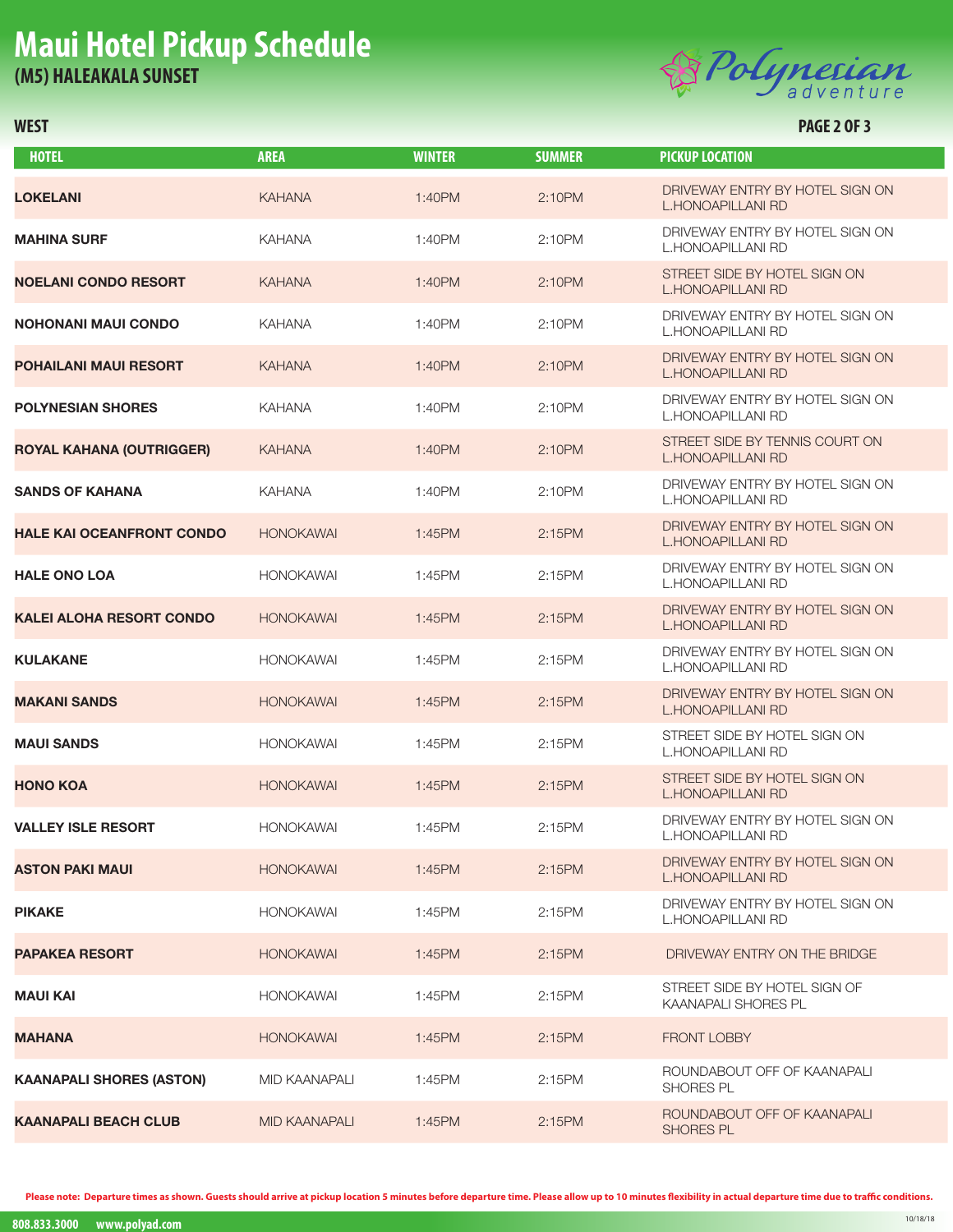## **Maui Hotel Pickup Schedule (M5) HALEAKALA SUNSET**



| <b>HOTEL</b>                      | <b>AREA</b>          | <b>WINTER</b> | <b>SUMMER</b> | <b>PICKUP LOCATION</b>                                      |
|-----------------------------------|----------------------|---------------|---------------|-------------------------------------------------------------|
| HONUA KAI RESORT & SPA            | <b>MID KAANAPALI</b> | 1:50AM        | 2:20PM        | HOKULANI TOWER FRONT LOBBY OFF KAI<br><b>MALINA PARKWAY</b> |
| WESTIN NANEA OCEAN VILLAS         | MID KAANAPALI        | 1:50AM        | 2:20PM        | <b>FRONT LOBBY</b>                                          |
| WESTIN OCEAN RESORT VILLAS        | <b>MID KAANAPALI</b> | 1:50AM        | 2:20PM        | SOUTH TOWER OFF KAI ALA DR.                                 |
| MAUI KAANAPALI VILLAS (ASTON)     | MID KAANAPALI        | 1:50AM        | 2:20PM        | <b>FRONT LOBBY</b>                                          |
| INTERNATIONAL COLONY CLUB         | <b>MID KAANAPALI</b> | 1:50AM        | 2:20PM        | <b>FRONT OFFICE</b>                                         |
| KAANAPALI PLANTATION CONDO        | <b>KAANAPALI</b>     | 2:00PM        | 2:30PM        | <b>FRONT OFFICE</b>                                         |
| ROYAL LAHAINA RESORT              | <b>KAANAPALI</b>     | 2:00PM        | 2:30PM        | <b>LUAU ACTIVITY CENTER AREA</b><br>(KAANAPALI OCEAN INN)   |
| KAANAPALI ROYAL                   | <b>KAANAPALI</b>     | 2:00PM        | 2:30PM        | STREET SIDE ON KEKAA DR.                                    |
| <b>MAUI ELDORADO</b>              | <b>KAANAPALI</b>     | 2:00PM        | 2:30PM        | STREET SIDE ON KEKAA DR.                                    |
| SHERATON MAUI RESORT & SPA        | <b>KAANAPALI</b>     | 2:00PM        | 2:30PM        | <b>GROUP ENTRANCE</b>                                       |
| KAANAPALI BEACH HOTEL             | <b>KAANAPALI</b>     | 2:00PM        | 2:30PM        | BUS STATION OFF OF KAANAPALI PARKWAY                        |
| <b>WHALERS CONDO</b>              | <b>KAANAPALI</b>     | 2:00PM        | 2:30PM        | STREET SIDE OUTSIDE OF GUARD GATE                           |
| WESTIN MAUI RESORT & SPA          | <b>KAANAPALI</b>     | 2:05PM        | 2:35PM        | <b>GROUP ENTRANCE</b>                                       |
| KAANAPALI ALII                    | <b>KAANAPALI</b>     | 2:05PM        | 2:35PM        | DRIVEWAY ENTRY ON NOHEA KAI DR                              |
| <b>MARRIOTT'S MAUI OCEAN CLUB</b> | <b>KAANAPALI</b>     | 2:05PM        | 2:35PM        | SIDE ENTRANCE FRONTING M.O.C BY BENCH                       |
| <b>HYATT REGENCY</b>              | <b>KAANAPALI</b>     | 2:05PM        | 2:35PM        | TROLLEY STOP OFF OF NOHEA KAI DR                            |
| <b>HYATT RESIDENCE CLUB</b>       | <b>KAANAPALI</b>     | 2:05PM        | 2:35PM        | TROLLEY STOP OFF OF NOHEA KAI DR                            |
| SAFEWAY LAHAIANA CANNERY<br>MALL  | LAHAINA              | 2:15PM        | 2:45PM        | CANNERY MALL ENTRANCE FRONTING<br>STARBUCKS BENCHES         |
| AINA NALU (OUTRIGGER)             | <b>LAHAINA</b>       | 2:15PM        | 2:45PM        | DRIVEWAY ENTRY BY HOTEL SIGN OFF OF<br><b>WAINEE ST</b>     |
| <b>PLANTATION INN</b>             | LAHAINA              | 2:15PM        | 2:45PM        | STREET SIDE BY HOTEL SIGN ON<br>LAHAINALUNA RD              |
| LAHAINA INN                       | <b>LAHAINA</b>       | 2:15PM        | 2:45PM        | <b>CURBSIDE OF FRONT OFFICE</b>                             |
| LAHAINA'S LAST RESORT HOSTEL      | LAHAINA              | 2:15PM        | 2:45PM        | LAHAINA INN P/U-CURBSIDE OF FRONT<br><b>OFFICE</b>          |
| BEST WESTERN PIONEER INN          | <b>LAHAINA</b>       | 2:15PM        | 2:45PM        | FRONT OF THE OLD COURTHOUSE                                 |
| LAHAINA SHORES BEACH RESORT       | LAHAINA              | 2:15PM        | 2:45PM        | 505 FRONT STREET NEXT TO SPANKY'S                           |

**WEST PAGE 3 OF 3**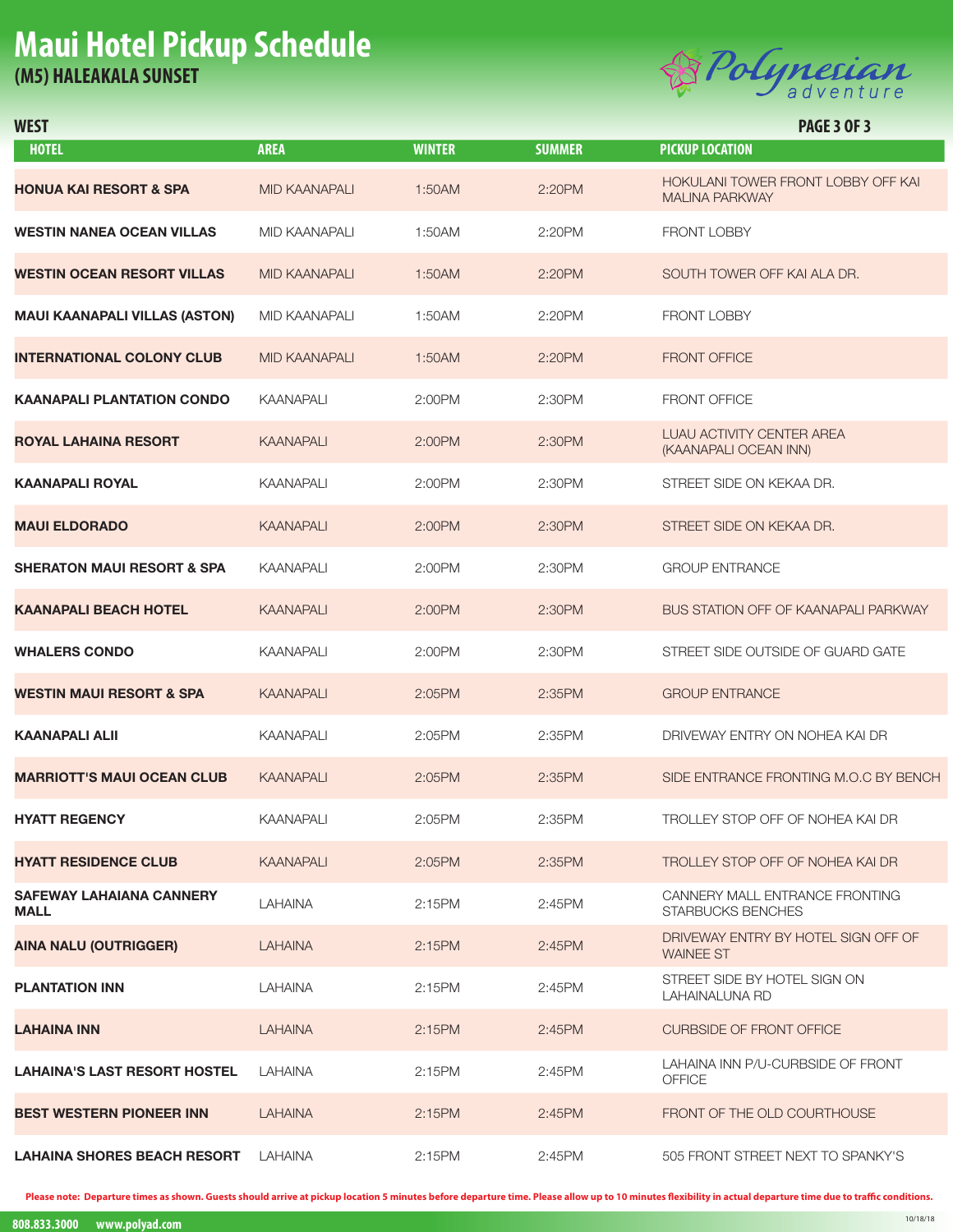# **Maui Hotel Pickup Schedule (M5) HALEAKALA SUNSET SOUTH AND CENTRAL PAGE 10F3**<br>
SOUTH AND CENTRAL **SUNSET**



| <b>HOTEL</b>                                 | <b>AREA</b>   | <b>WINTER</b> | <b>SUMMER</b> | <b>PICKUP LOCATION</b>                                                              |
|----------------------------------------------|---------------|---------------|---------------|-------------------------------------------------------------------------------------|
| <b>MAKENA SURF</b>                           | <b>MAKENA</b> | 2:50PM        | 2:20PM        | STREET SIDE ON MAKENA RD                                                            |
| <b>RESIDENCE INN BY MARRIOT</b>              | <b>WAILEA</b> | 2:55PM        | 2:25PM        | <b>FRONT LOBBY</b>                                                                  |
| <b>GRAND CHAMPIONS</b>                       | <b>WAILEA</b> | $2:55$ PM     | 2:25PM        | OUTSIDE GUARD GATE-WAILEA IKE PL.                                                   |
| <b>HOTEL WAILEA</b>                          | WAILEA        | 2:55PM        | 2:25PM        | <b>FRONT ENTRANCE</b>                                                               |
| <b>FAIRMONT KEA LANI HOTEL</b>               | <b>WAILEA</b> | 3:00PM        | 2:30PM        | <b>FRONT LOBBY</b>                                                                  |
| <b>FOUR SEASONS</b>                          | WAILEA        | 3:00PM        | 2:30PM        | <b>FRONT LOBBY</b>                                                                  |
| <b>GRAND WAILEA/HO'OLEI</b>                  | <b>WAILEA</b> | 3:00PM        | 2:30PM        | <b>GROUP ENTRANCE</b>                                                               |
| <b>WAILEA BEACH VILLAS</b>                   | <b>WAILEA</b> | 3:00PM        | 2:30PM        | STREET SIDE OUTSIDE SECURITY GATE ON<br>WAILEA ALANUI DR.                           |
| <b>WAILEA (MARRIOTT) BEACH RESORT WAILEA</b> |               | 3:00PM        | 2:30PM        | <b>CURBSIDE BY LOBBY</b>                                                            |
| <b>ANDAZ MAUI</b>                            | <b>WAILEA</b> | 3:00PM        | 2:30PM        | <b>CURBSIDE OF LOBBY</b>                                                            |
| *WAILEA EKAHI                                | <b>WAILEA</b> | 3:20PM        | 2:50PM        | SAFEWAY KIHEI-FRONT ENTRY FACING PARK-<br>ING LOT (PIILANI VILLAGE SHOPPING CENTER) |
| *WAILEA EKOLU                                | <b>WAILEA</b> | 3:20PM        | 2:50PM        | SAFEWAY KIHEI-FRONT ENTRY FACING PARK-<br>ING LOT (PIILANI VILLAGE SHOPPING CENTER) |
| *WAILEA ELUA                                 | <b>WAILEA</b> | 3:20PM        | 2:50PM        | SAFEWAY KIHEI-FRONT ENTRY FACING PARK-<br>ING LOT (PIILANI VILLAGE SHOPPING CENTER) |
| *PALMS AT WAILEA                             | <b>WAILEA</b> | 3:20PM        | 2:50PM        | SAFEWAY KIHEI-FRONT ENTRY FACING PARK-<br>ING LOT (PIILANI VILLAGE SHOPPING CENTER) |
| <b>HALE HUI KAI</b>                          | S. KIHEI      | 3:10PM        | 2:40PM        | STREET SIDE BY HOTEL SIGN                                                           |
| <b>MAUI OCEANFRONT DAYS INN</b>              | S. KIHEI      | 3:10PM        | 2:40PM        | DRIVEWAY ENTRANCE BY HOTEL SIGN ON S.<br>KIHEI RD.                                  |
| <b>MANA KAI</b>                              | S. KIHEI      | 3:10PM        | 2:40PM        | DRIVEWAY ENTRANCE BY HOTEL SIGN ON S.<br>KIHEI RD.                                  |
| <b>MAUI HILL (ASTON)</b>                     | S. KIHEI      | 3:10PM        | 2:40PM        | FRONT OFFICE ON ALA KOA DRIVEWAY                                                    |
| <b>MAUI KAMAOLE</b>                          | S. KIHEI      | 3:10PM        | 2:40PM        | DRIVEWAY ROUNDABOUT                                                                 |
| <b>KAMAOLE SANDS</b>                         | S. KIHEI      | 3:10PM        | 2:40PM        | STREET SIDE BY HOTEL SIGN ON S. KIHEI RD.                                           |
| <b>MAUI PARKSHORE</b>                        | S. KIHEI      | 3:10PM        | 2:40PM        | STREET SIDE BY HOTEL SIGN ON SOUTH<br><b>KIHEI RD</b>                               |
| KIHEI AKAHI                                  | S. KIHEI      | 3:10PM        | 2:40PM        | STREET SIDE BY HOTEL SIGN ON SOUTH<br>KIHEI RD                                      |
| <b>HALEAKAKA SHORES</b>                      | S. KIHEI      | 3:10PM        | 2:40PM        | STREET SIDE BY HOTEL SIGN                                                           |
| <b>MAUI BANYAN (ASTON)</b>                   | S. KIHEI      | 3:10PM        | 2:40PM        | STREET SIDE BY HOTEL SIGN ON S. KIHEI RD.                                           |
| KIHEI KAI NANI                               | S. KIHEI      | 3:10PM        | 2:40PM        | STREET SIDE BY HOTEL SIGN ON SOUTH<br><b>KIHEI RD</b>                               |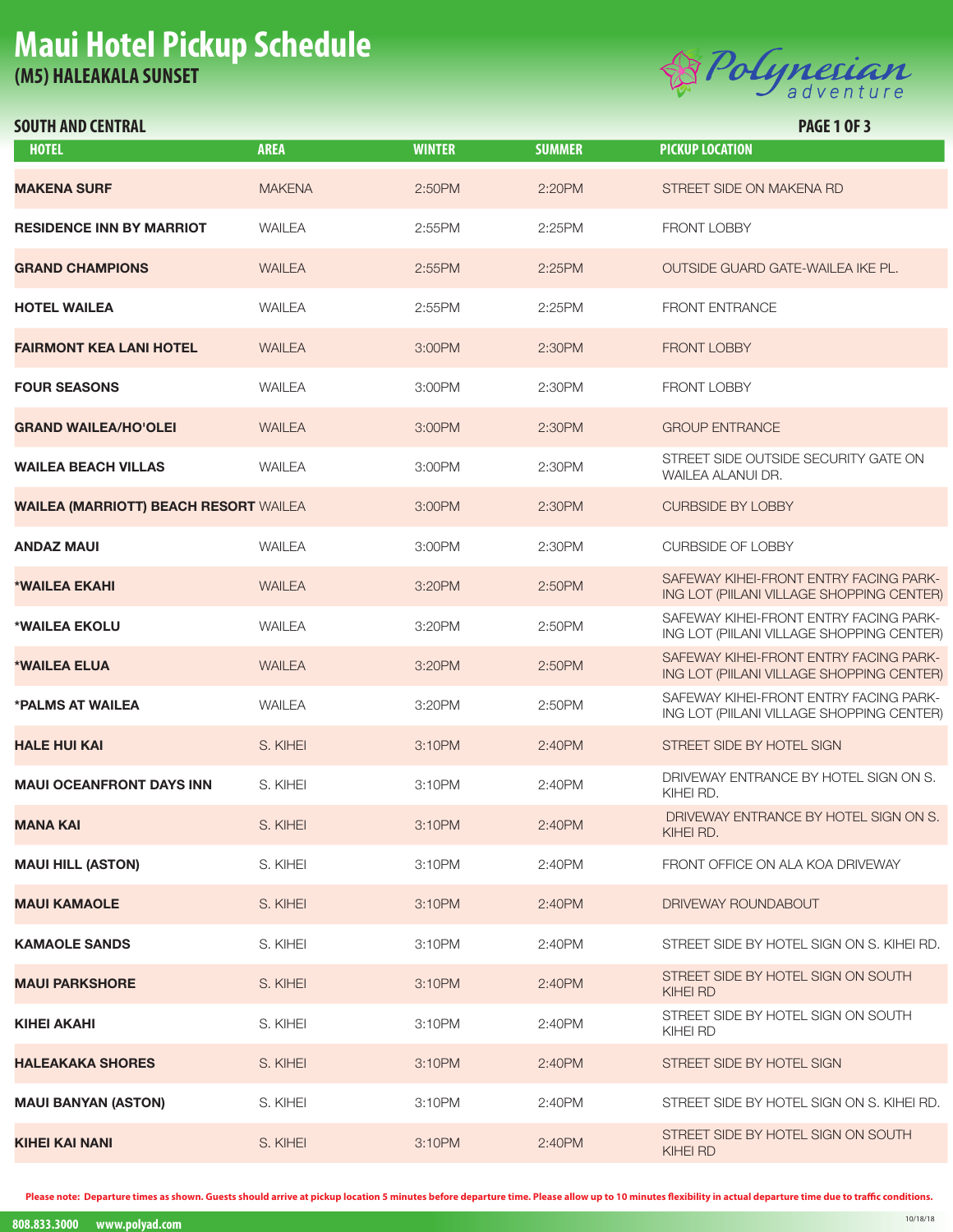# **Maui Hotel Pickup Schedule (M5) HALEAKALA SUNSET SOUTH AND CENTRAL PAGE 2 OF 3**<br>
SOUTH AND CENTRAL **SUNSET**



| <b>HOTEL</b>                                               | <b>AREA</b>    | <b>WINTER</b> | <b>SUMMER</b> | <b>PICKUP LOCATION</b>                                             |
|------------------------------------------------------------|----------------|---------------|---------------|--------------------------------------------------------------------|
| <b>HALE PAU HANA</b>                                       | S. KIHEI       | 3:10PM        | 2:40PM        | STREET SIDE BY HOTEL SIGN ON S. KIHEI RD.                          |
| <b>KAMAOLE BEACH CLUB</b>                                  | S. KIHEI       | 3:10PM        | 2:40PM        | STREET SIDE BY BUS STOP                                            |
| <b>KAMOLE BEACH ROYAL</b>                                  | S. KIHEI       | 3:10PM        | 2:40PM        | STREET SIDE BY HOTEL SIGN                                          |
| <b>HALE KAMAOLE</b>                                        | S. KIHEI       | 3:10PM        | 2:40PM        | STREET SIDE BY HOTEL SIGN ON SOUTH<br>KIHEI RD                     |
| <b>KALAMA TERRACE (A BEAUTIFUL</b><br><b>DAY IN KIHEI)</b> | S. KIHEI       | 3:10PM        | 2:40PM        | STREET SIDE BY HOTEL SIGN ON WALAKA RD                             |
| <b>KIHEI SUFRSIDE RESORT</b>                               | S. KIHEI       | 3:10PM        | 2:40PM        | STREET SIDE BY HOTEL SIGN ON S. KIHEI RD.                          |
| <b>KIHEI GARDENS ESTATE</b>                                | S. KIHEI       | 3:10PM        | 2:40PM        | STREET SIDE BY HOTEL SIGN ON WEST LIPOA<br><b>ST</b>               |
| <b>MAUI COAST</b>                                          | S. KIHEI       | 3:10PM        | 2:40PM        | STREET SIDE BY HOTEL SIGN ON S. KIHEI RD.                          |
| <b>WORLDMARK MAUI (WYNDHAM)</b>                            | S. KIHEI       | 3:10PM        | 2:40PM        | <b>CURBSIDE NEAR SIGN OFF ALANUI KEALII</b>                        |
| <b>KAMAOLE NALU OCEANFRONT</b><br><b>RESORT</b>            | S. KIHEI       | 3:10PM        | 2:40PM        | STREET SIDE BY HOTEL SIGN ON SOUTH<br>KIHEI RD                     |
| <b>ROYAL MAUIAN</b>                                        | S. KIHEI       | 3:10PM        | 2:40PM        | STREET SIDE BY HOTEL SIGN ON S. KIHEI RD.                          |
| <b>SHORES OF MAUI</b>                                      | S. KIHEI       | 3:10PM        | 2:40PM        | STREET SIDE SIDEWALK BY HOTEL SIGN,<br>TENNIS COURT ON S. KIHEI RD |
| <b>MAUI VISTA</b>                                          | S. KIHEI       | 3:10PM        | 2:40PM        | STREET SIDE BY HOTEL SIGN ON S. KIHEI RD.                          |
| <b>KIHEI ALII KAI CONDO</b>                                | S. KIHEI       | 3:10PM        | 2:40PM        | STREET SIDE BY HOTEL SIGN (POOL SIDE)                              |
| <b>HALE KAI O KIHEI</b>                                    | <b>CENTRAL</b> | 3:20PM        | 2:50PM        | DRIVEWAY ENTRY BY HOTEL SIGN ON ULUNIU<br><b>RD</b>                |
| <b>MAUI SUNSET</b>                                         | CENTRAL        | 3:20PM        | 2:50PM        | STREET SIDE BY HOTEL SIGN ON S. KIHEI RD.                          |
| <b>WAIPULANI CONDO</b>                                     | <b>CENTRAL</b> | 3:20PM        | 2:50PM        | STREET SIDE BY HOTEL SIGN ON SOUTH<br>KIHEI RD                     |
| <b>LEINAALA CONDO</b>                                      | CENTRAL        | 3:20PM        | 2:50PM        | STREET SIDE BY HOTEL SIGN ON SOUTH<br>KIHEI RD                     |
| <b>MAUI SCHOONER</b>                                       | <b>CENTRAL</b> | 3:20PM        | 2:50PM        | STREET SIDE BY HOTEL SIGN ON SOUTH<br>KIHEI RD                     |
| LUANA KAI                                                  | CENTRAL        | 3:20PM        | 2:50PM        | STREET SIDE BY HOTEL SIGN ON SOUTH<br>KIHEI RD                     |
| <b>VILLAGE BY THE SEA</b>                                  | <b>CENTRAL</b> | 3:20PM        | 2:50PM        | STREET SIDE BY HOTEL SIGN ON S. KIHEI RD.                          |
| <b>KOA RESORT</b>                                          | <b>CENTRAL</b> | 3:20PM        | 2:50PM        | STREET SIDE BY HOTEL SIGN ON S. KIHEL RD.                          |
| <b>KOA LAGOON</b>                                          | <b>CENTRAL</b> | 3:20PM        | 2:50PM        | STREET SIDE BY HOTEL SIGN ON SOUTH<br><b>KIHEI RD</b>              |
| <b>KIHEI RESORT</b>                                        | <b>CENTRAL</b> | 3:20PM        | 2:50PM        | STREET SIDE BY HOTEL SIGN ON SOUTH<br>KIHEI RD                     |
| <b>MENEHUNE SHORES</b>                                     | <b>CENTRAL</b> | 3:20PM        | 2:50PM        | DRIVEWAY ENTRY BY HOTEL SIGN ON SOUTH<br>KIHEI RD                  |
|                                                            |                |               |               |                                                                    |